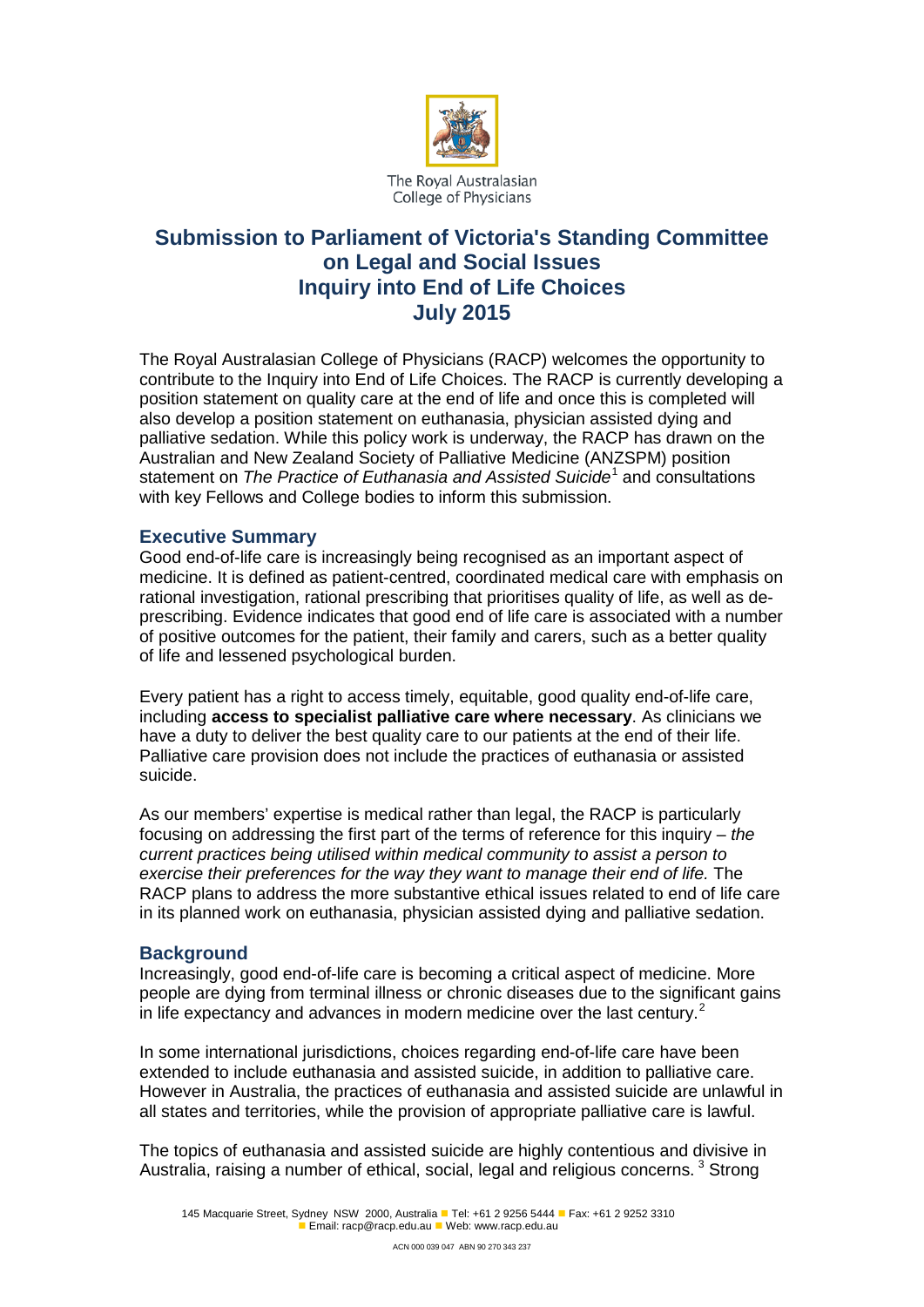ethical arguments for and against the legalisation of euthanasia and assisted suicide are well-articulated in medical literature, public discourse, and proposed state legislation.

## **Good End-of-Life Care: Definition, Benefits and Elements**[4](#page-3-3)

People are 'approaching the end of life' when they are likely to die within the next 12 months. The health care that people receive towards, and at the end of life can significantly impact the person, their surviving family members and friends as well as health care staff and services.

Evidence reveals that good end-of-life care leads to a better quality of life for the patient before death; a better death from both the patient's perspective and that of their family; and reduction in the use of unwanted, inappropriate and ineffective treatment. Furthermore, he or she is at less risk of suffering pain caused by ineffective or inappropriate treatments. All these benefits, in turn, lessen the psychological burden of the patient as well as that of their family, carers and health professionals involved in their care.

Good end-of-life care is characterised by patient-centred, coordinated medical care with emphasis on rational investigation, rational prescribing that prioritises quality of life, as well as de-prescribing. It also includes access to high quality palliative care, assistance with advance care planning and other services to support the patient, their family and carers. As a result, good end-of-life care enables patients nearing the end of their life to live as well as possible and ensures that the patient's carers get the support they need at this difficult time.

Such care has to be tailored to the needs, values, preferences and circumstances of each person. A focus on providing comfort and maximising the quality of the patient's remaining days based on sympathetic consideration of the patient's preferences, goals, religious beliefs and dignity is crucial. This is complemented by paying skilled attention to physical and emotional elements of well-being for the patient and his or her social needs. The role of carers and family, in cases where patients are not competent to make decisions about matters such as withdrawl of treatment, must be recognised. In a paediatric context, the role of parents as decision-makers for their children must also be recognised, as well as the increasing competence that adolescent patients develop over time in making decisions about their own care.

Of equal importance is that the same standards of care should be offered to all patients at the end of their life. Delivery of quality, patient-centred end of life care requires the attitude, knowledge and skills that physicians employ in other aspects of health care provision. In other words, the standards of care must entail the fundamental constituents of investigation, prescribing and management, which are founded in rational assessment and careful consideration of all aspects of the situation of the patient and their family or carer/s.

#### **Timely and equitable access to good end-of-life care**

It is vital that, regardless of the disease or illness, patients receive high quality endof-life care. Evidence shows that inequitable access to consistent, good quality endof-life care for certain groups of people persists. Examples include Aboriginal and Torres Strait Islander populations, non-cancer patients and older people living in residential aged care facilities. Inconsistent care is more prevalent in rural and remote communities in Australia. [5](#page-3-4)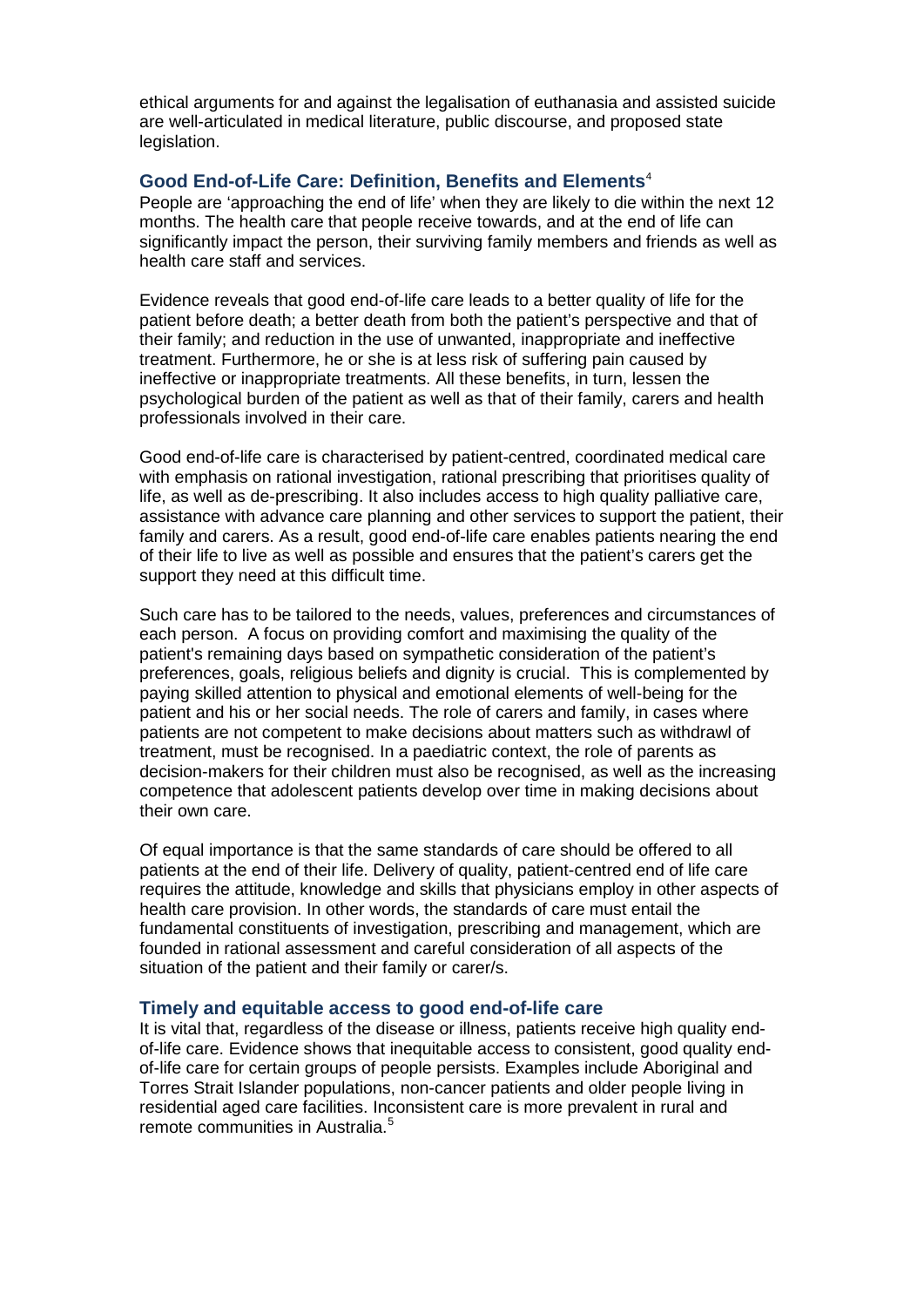Every patient should have timely and equitable access to high quality end of life care including specialist palliative care services where required. Every effort should be made to ensure that good quality end-of-life care is reinforced throughout the health care system. Essential components of the provision of good quality end-of-life care necessitate that all physicians be proficient in diagnosing dying or the risk of dying; delivering patient-centred care; knowing when to withdraw and withhold treatment; managing symptoms; and providing carer and family support all the way through to bereavement. It should be noted that ANZSPM have strongly stated that the practices of euthanasia or assisted suicide are not part of the Palliative Medicine discipline.

All physicians have a duty to provide good quality end of life care for their patients. Therefore, the RACP is committed to:

- Quality of life and quality of end of life care for patients;
- Open and honest communication with patients about impending death;
- A doctor-patient relationship based on openness, trust and good communication (therefore we would not support any policy decision that may erode this trust);
- The positive contribution a physician can make to end of life care; and
- Acknowledging and respecting different cultural preferences and approaches to death and dying and providing culturally sensitive end of life care.

## **Euthanasia and Assisted Suicide**

There are a diversity of views within the RACP on euthanasia and assisted suicide, and currently the RACP has no established position. However, many RACP members consider that the practices of euthanasia and physician-assisted suicide are not within the professional boundaries, nor authority of physicians. The RACP notes the World Medical Association Declaration on Euthanasia which states that deliberately ending the life of a patient is unethical:

*"Euthanasia, that is the act of deliberately ending the life of a patient, even at the patient's own request or at the request of close relatives, is unethical. This does not prevent the physician from respecting the desire of a patient to allow the natural process of death to follow its course in the terminal phase of sickness."* Reference: World Medical Association (1987) *WMA Declaration on Euthanasia - Adopted by the 39th World Medical Assembly, Madrid, Spain. Available from:* <http://www.wma.net/en/30publications/10policies/e13/> [last accessed 24/06/15]

## **Management of Actively Dying Patients**

In line with ANZSPM's position, the RACP agrees that the following actions physicians may undertake in their management of actively dying patients **do not constitute** euthanasia or physician-assisted suicide:

- a) Refusing life-sustaining treatments: Patients with capacity have the right to refuse treatment including the provision of medically assisted nutrition and/or hydration.
- b) Withholding or withdrawing treatments that are not benefiting the patient: physicians have a duty to consider the benefits and harms of any treatments including the provision of medically assisted nutrition and/or hydration before instituting them. The benefits and harms of ongoing treatment should also be regularly reviewed.
- c) Providing appropriate palliative sedation to manage refractory symptoms
- d) Titrating treatment to relieve symptoms